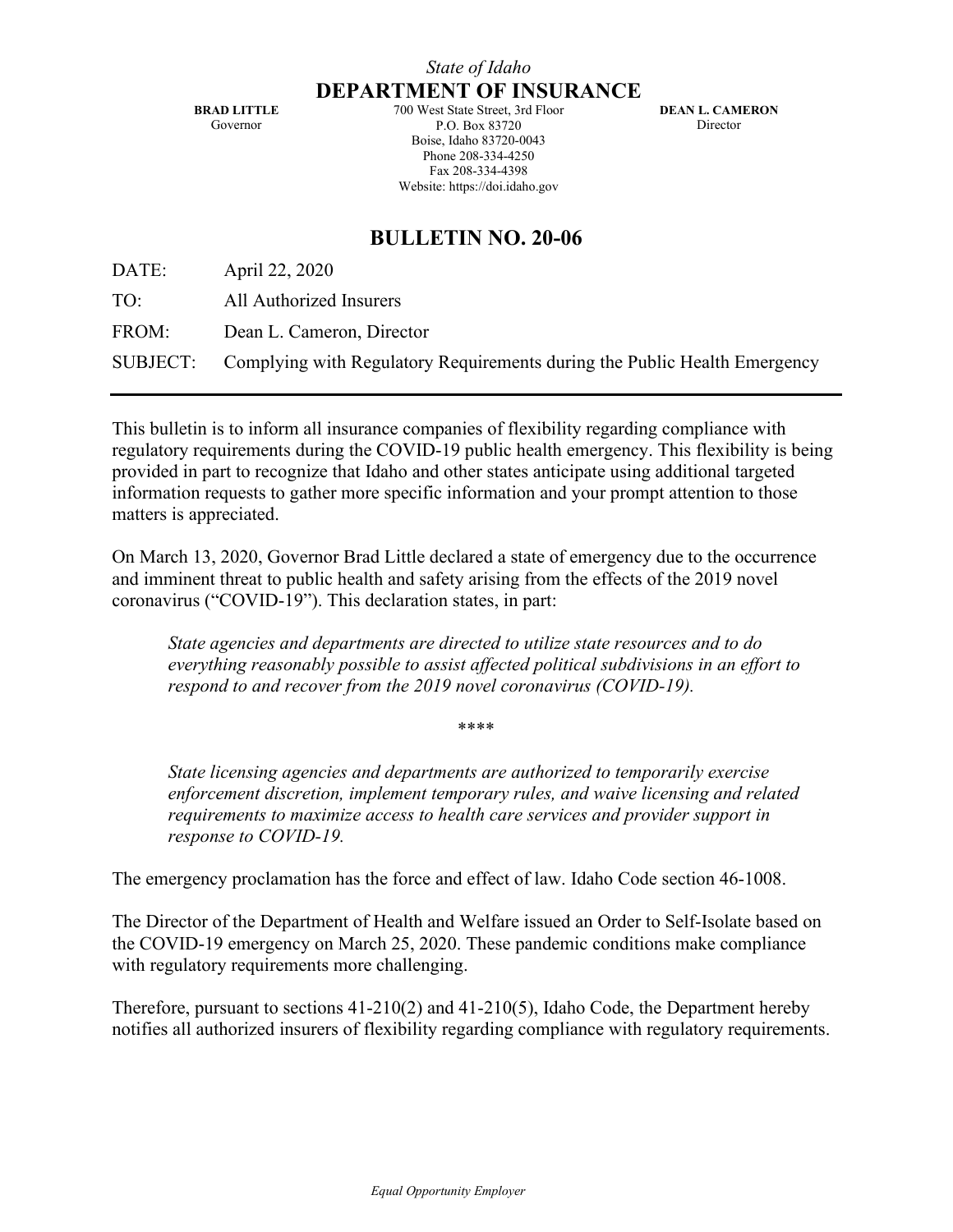#### **Regulatory Filing Deadlines**

At this time, companies are still required to make all required electronic filings with the NAIC (e.g., quarterly financial statements, audited financial statements), or for those that are not filed with the NAIC but to the Department analyst assigned to your company. However, upon a request from an insurer, the Department may allow insurers additional time to complete the following filings, as described below. The Department reserves the right to reject any such individual company requests based upon the financial condition and unique circumstances of that company deemed applicable to that company. **If your company believes that it will not be able to meet any of the original financial filing deadlines as shown below, please submit your request for extension of specific deadlines** to Nathan Faragher and Weston Trexler at the Department at [Nathan.Faragher@doi.idaho.gov](mailto:Nathan.Faragher@doi.idaho.gov) and [Weston.Trexler@doi.idaho.gov.](mailto:Weston.Trexler@doi.idaho.gov)

#### Filings with a Potential 30-day Extension

- May 1, 2020 Combined Annual Statement Filing (Property)
- May 1, 2020 Combined Insurance Expense Exhibit (Property)
- June 1, 2020 Accountant's Letter of Qualifications (Property, Life/Fraternal, Health, Title)
- Aug. 15, 2020 PBR Exemption filing due to state 7/1 and to NAIC 8/15 (Life/Fraternal)

## Filings with a Potential 60-day Extension

- June 1, 2020 Audited Financial Report (Property, Life/Fraternal, Health, Title)
- Aug. 1, 2020 Communication of Internal Control Related Matters Noted in Audit (Property, Life/Fraternal, Health, Title)
- June 1, 2020 Corporate Governance Annual Disclosure (CGAD)
- December 31, 2020 Own Risk and Solvency Assessment (ORSA) Summary Report
- June 1, 2020 Form B Registration Statement & Related Form C
- June 1, 2020 Risk Assessment Report (Form F)

The filing deadlines for the components of the **2019 annual filings that, if applicable,** should be submitted **only to an insurer's state of domicile** are as follows:

- Apr. 30, 2020 Actuarial Memorandum Required by Actuarial Guideline XXXVIII 8D (Life/Fraternal)
- Aug. 1, 2020 Management's Report of Internal Control Over Financial Reporting (Property, Life/Fraternal, Health, Title)

# Filings with a Potential 30-day Extension

The NAIC filing deadlines and requirements for the **2020 quarterly** electronic filings are as follows, all due May 15, 2020:

- Quarterly Statement Filing as of March 31, 2020 (Property, Life/Fraternal, Health, Title)
- Trusteed Surplus Statement Quarter Ending March 31, 2020 (Property, Life/Fraternal)